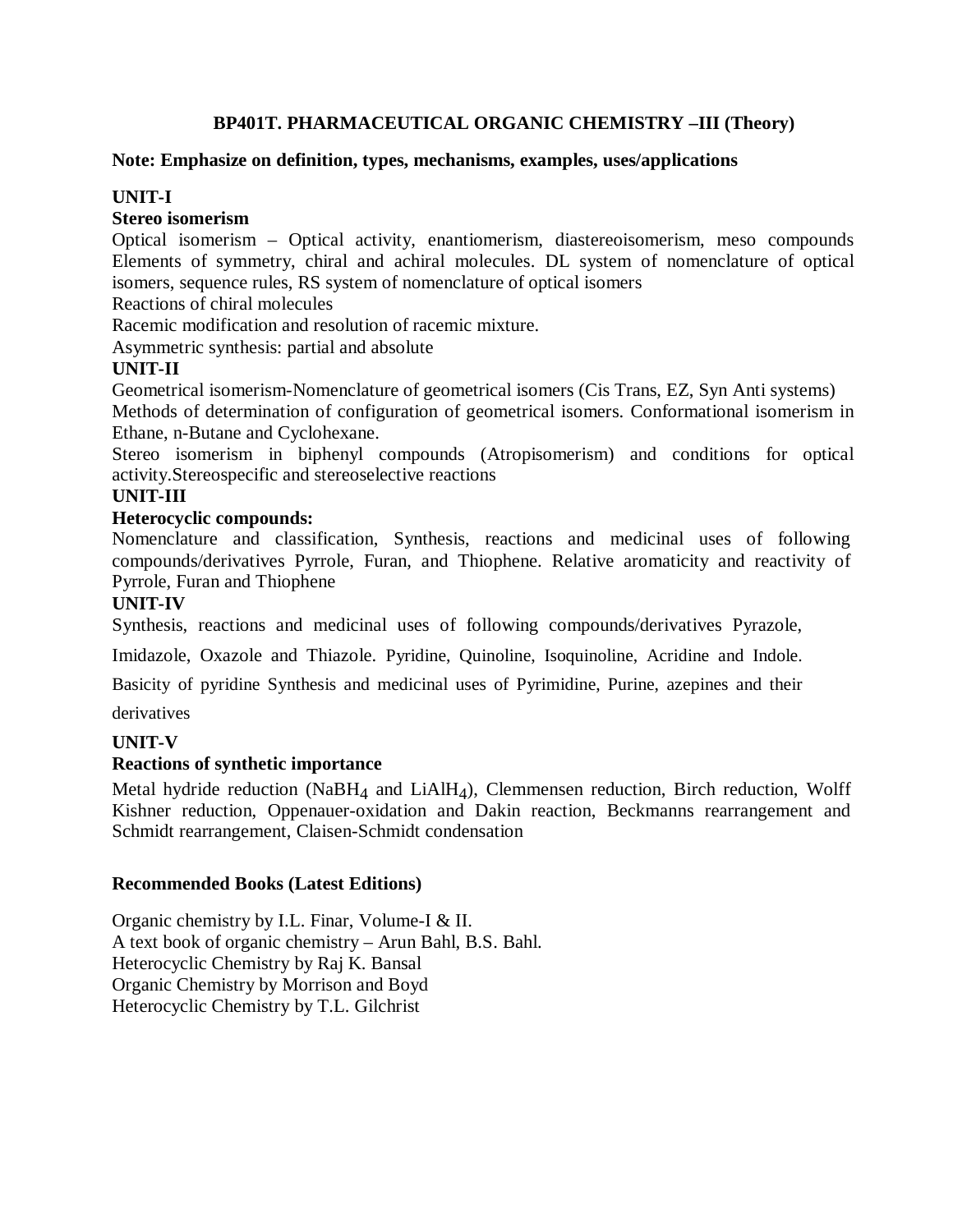# **BP402T. MEDICINAL CHEMISTRY – I (Theory)**

**Study of the development of the following classes of drugs, Classification, mechanism of action, uses of drugs mentioned in the course, Structure activity relationship of selective class of drugs as specified in the course and synthesis of drugs superscripted (\*)**

### **UNIT- I**

### **Introduction to Medicinal Chemistry. History and development of medicinal chemistry Physicochemical properties in relation to biological action**

Ionization, Solubility, Partition Coefficient, Hydrogen bonding, Protein binding,

Chelation, Bioisosterism, Optical and Geometrical isomerism.

### **Drug metabolism**

Drug metabolism principles- Phase I and Phase II. Factors affecting drug metabolism including stereo chemical aspects.

# **UNIT- II**

# **Drugs acting on Autonomic Nervous System**

## **Adrenergic Neurotransmitters:**

Biosynthesis and catabolism of catecholamine. Adrenergic receptors (Alpha & Beta) and their distribution.

### **Sympathomimetic agents: SAR of Sympathomimetic agents**

Direct acting: Nor-epinephrine, Epinephrine, Phenylephrine\*, Dopamine, Methyldopa, Clonidine, Dobutamine, Isoproterenol, Terbutaline, Salbutamol\*, Bitolterol, Naphazoline, Oxymetazoline and Xylometazoline.

Indirect acting agents: Hydroxyamphetamine, Pseudoephedrine, Propylhexedrine. Agents with mixed mechanism: Ephedrine, Metaraminol.

## **Adrenergic Antagonists:**

**Alpha adrenergic blockers:** Tolazoline\*, Phentolamine, Phenoxybenzamine, Prazosin, Dihydroergotamine, Methysergide.

**Beta adrenergic blockers:** SAR of beta blockers, Propranolol\*, Metibranolol, Atenolol, Betazolol, Bisoprolol, Esmolol, Metoprolol, Labetolol, Carvedilol.

# **UNIT-III**

### **Cholinergic neurotransmitters:**

Biosynthesis and catabolism of acetylcholine. Cholinergic receptors (Muscarinic & Nicotinic) and their distribution.

### **Parasympathomimetic agents: SAR of Parasympathomimetic agents**

**Direct acting agents:** Acetylcholine, Carbachol\*, Bethanechol, Methacholine, Pilocarpine.

**Indirect acting/ Cholinesterase inhibitors (Reversible & Irreversible):** Physostigmine, Neostigmine\*, Pyridostigmine, Edrophonium chloride, Tacrine hydrochloride, Ambenonium chloride, Isofluorphate, Echothiophate iodide, Parathione, Malathion. **Cholinesterase reactivator:** Pralidoxime chloride.

# **Cholinergic Blocking agents: SAR of cholinolytic agents**

**Solanaceous alkaloids and analogues:** Atropine sulphate, Hyoscyamine sulphate, Scopolamine hydrobromide, Homatropine hydrobromide, Ipratropium bromide\*.

**Synthetic cholinergic blocking agents:** Tropicamide, Cyclopentolate hydrochloride, Clidinium bromide, Dicyclomine hydrochloride\*, Glycopyrrolate, Methantheline bromide, Propantheline bromide, Benztropine mesylate, Orphenadrine citrate, Biperidine hydrochloride, Procyclidine hydrochloride\*, Tridihexethyl chloride, Isopropamide iodide, Ethopropazine hydrochloride.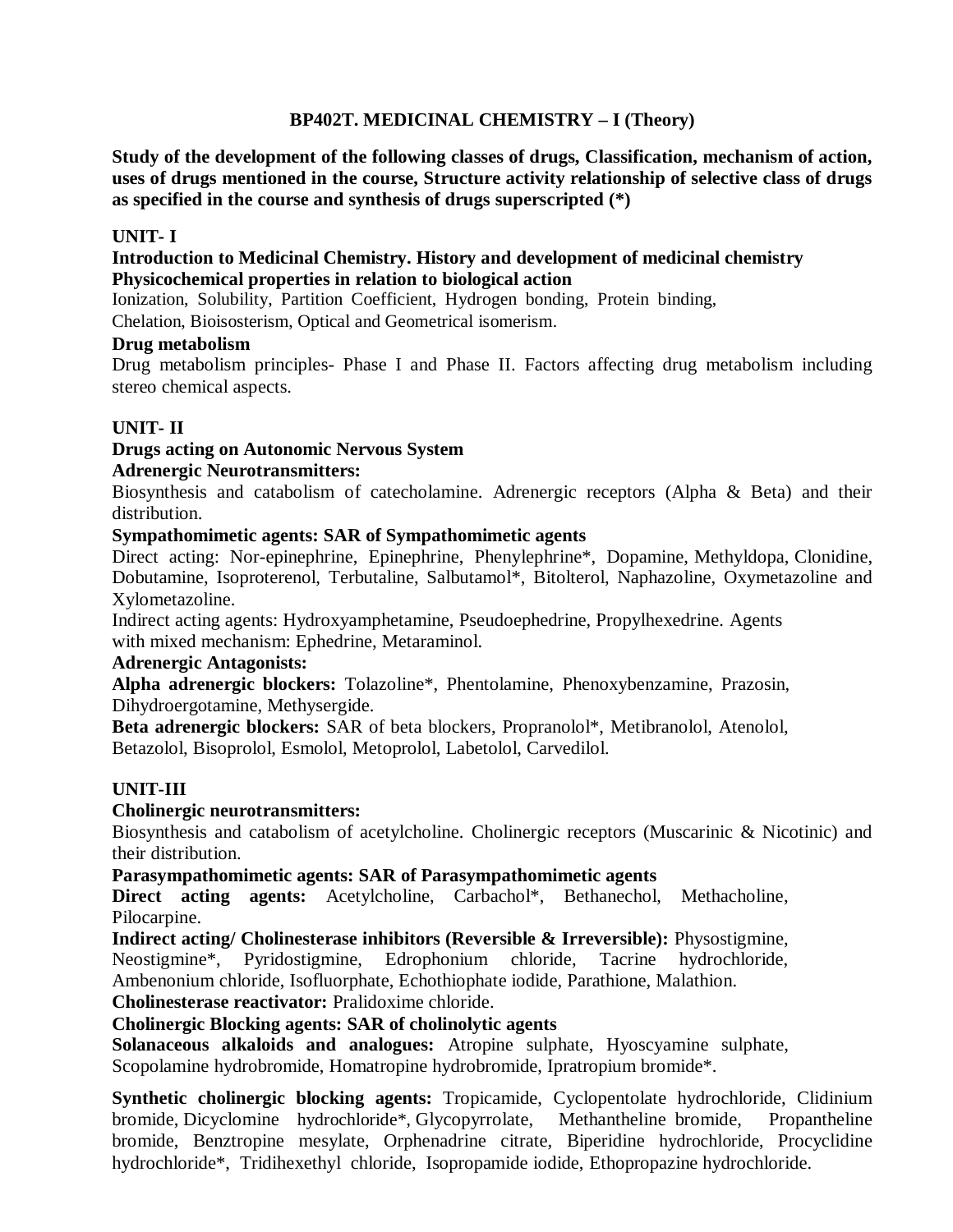## **UNIT- IV**

#### **Drugs acting on Central Nervous System**

#### **A. Sedatives and Hypnotics:**

**Benzodiazepines:** SAR of Benzodiazepines, Chlordiazepoxide, Diazepam\*, Oxazepam, Chlorazepate, Lorazepam, Alprazolam, Zolpidem. **Barbiturtes:** SAR of barbiturates, Barbital\*, Phenobarbital, Mephobarbital, Amobarbital, Butabarbital, Pentobarbital, Secobarbital. **Miscelleneous:** Amides & imides: Glutethmide, Alcohol & their carbamate derivatives: Meprobomate, Ethchlorvynol, Aldehyde & their derivatives: Triclofos sodium, Paraldehyde.

### **B. Antipsychotics**

**Phenothiazeines:** SAR of Phenothiazeines – Promazine hydrochloride, Chlorpromazine hydrochloride\*, Triflupromazine, Thioridazine hydrochloride, Piperacetazine hydrochloride, Prochlorperazine maleate, Trifluoperazine hydrochloride. **Ring Analogues of Phenothiazeines:**  Chlorprothixene, Thiothixene, Loxapine succinate, Clozapine. **Fluro buterophenones:** Haloperidol, Droperidol, Risperidone. **Beta amino ketones:** Molindone hydrochloride. **Benzamides:** Sulpieride. **C. Anticonvulsants:** SAR of Anticonvulsants**,** mechanism of anticonvulsant action

**Barbiturates**: Phenobarbitone, Methabarbital. **Hydantoins:** Phenytoin\*, Mephenytoin, Ethotoin **Oxazolidine diones:** Trimethadione, Paramethadione **Succinimides:** Phensuximide, Methsuximide, Ethosuximide\* **Urea and monoacylureas**: Phenacemide, Carbamazepine\* **Benzodiazepines**: Clonazepam **Miscellaneous:** Primidone, Valproic acid , Gabapentin, Felbamate

#### **UNIT – V**

#### **Drugs acting on Central Nervous System General anesthetics:**

**Inhalation anesthetics:** Halothane\*, Methoxyflurane, Enflurane, Sevoflurane, Isoflurane, Desflurane. **Ultra short acting barbitutrates:** Methohexital sodium\*, Thiamylal sodium, Thiopental sodium. **Dissociative anesthetics:** Ketamine hydrochloride.\*

### **Narcotic and non-narcotic analgesics**

**Morphine and related drugs:** SAR of Morphine analogues, Morphine sulphate, Codeine, Meperidine hydrochloride, Anilerdine hydrochloride, Diphenoxylate hydrochloride, Loperamide hydrochloride, Fentanyl citrate\*, Methadone hydrochloride\*, Propoxyphene hydrochloride, Pentazocine, Levorphanol tartarate. **Narcotic antagonists:** Nalorphine hydrochloride, Levallorphan tartarate, Naloxone hydrochloride. **Anti-inflammatory agents:** Sodium salicylate, Aspirin, Mefenamic acid\*, Meclofenamate, Indomethacin, Sulindac, Tolmetin, Zomepriac, Diclofenac, Ketorolac, Ibuprofen\*, Naproxen, Piroxicam, Phenacetin, Acetaminophen, Antipyrine, Phenylbutazone.

### **Recommended Books (Latest Editions)**

Wilson and Giswold's Organic medicinal and Pharmaceutical Chemistry. Foye's Principles of Medicinal Chemistry. Burger's Medicinal Chemistry, Vol I to IV. Introduction to principles of drug design- Smith and Williams. Remington's Pharmaceutical Sciences. Martindale's extra pharmacopoeia. Organic Chemistry by I.L. Finar, Vol. II. The Organic Chemistry of Drug Synthesis by Lednicer, Vol. 1-5. Indian Pharmacopoeia. Text book of practical organic chemistry- A.I.Vogel.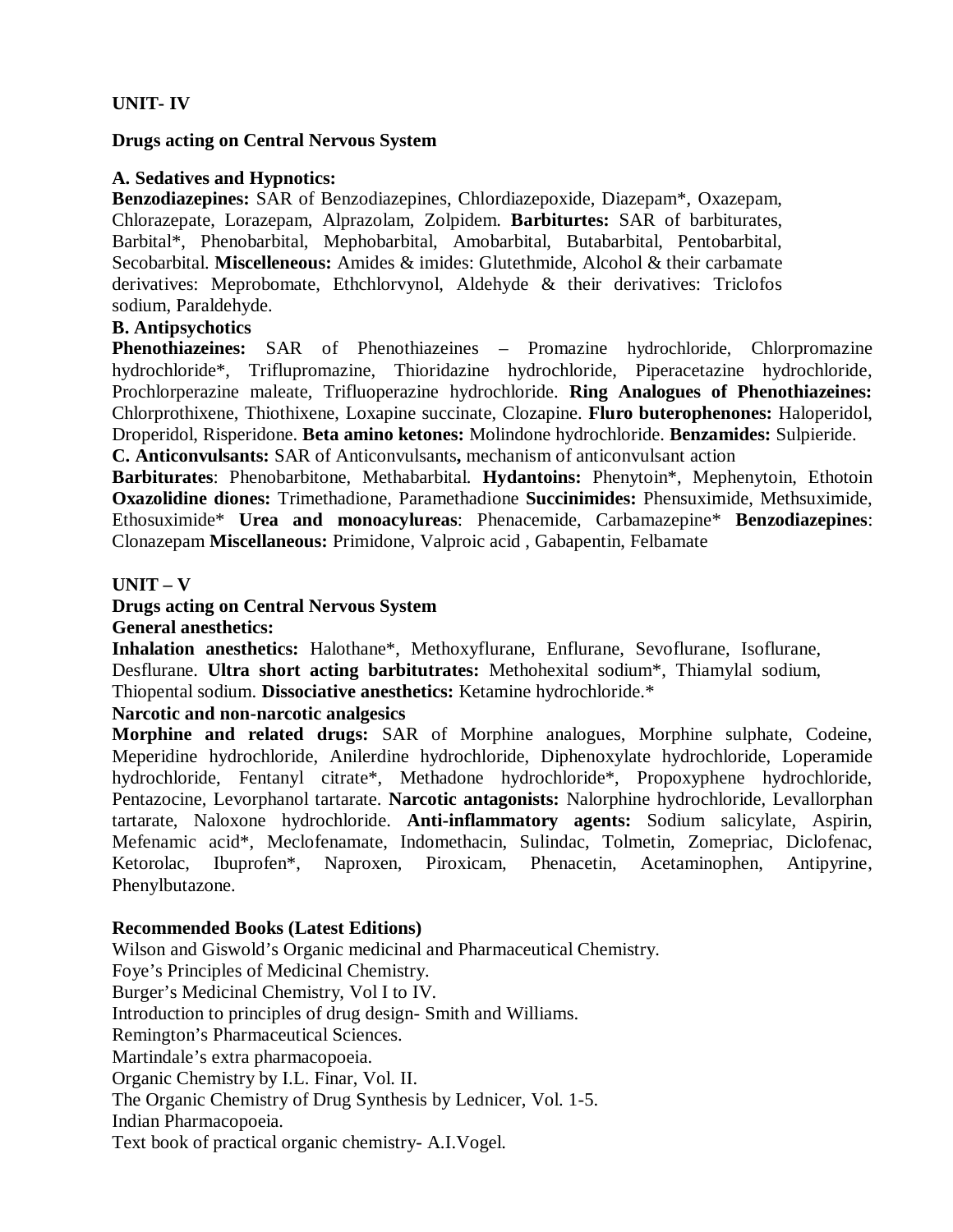## **BP406P. MEDICINAL CHEMISTRY – I (Practical)**

# **I.Preparation of drugs/ intermediates**

1,3-pyrazole, 1,3-oxazole, Benzimidazole, Benztriazole, 2,3- diphenyl quinoxaline, Benzocaine, Phenytoin, Phenothiazine, Barbiturate

## **II**.**Assay of drugs**

Chlorpromazine, Phenobarbitone, Atropine, Ibuprofen, Aspirin, Furosemide

# **III**.**Determination of Partition coefficient for any two drugs**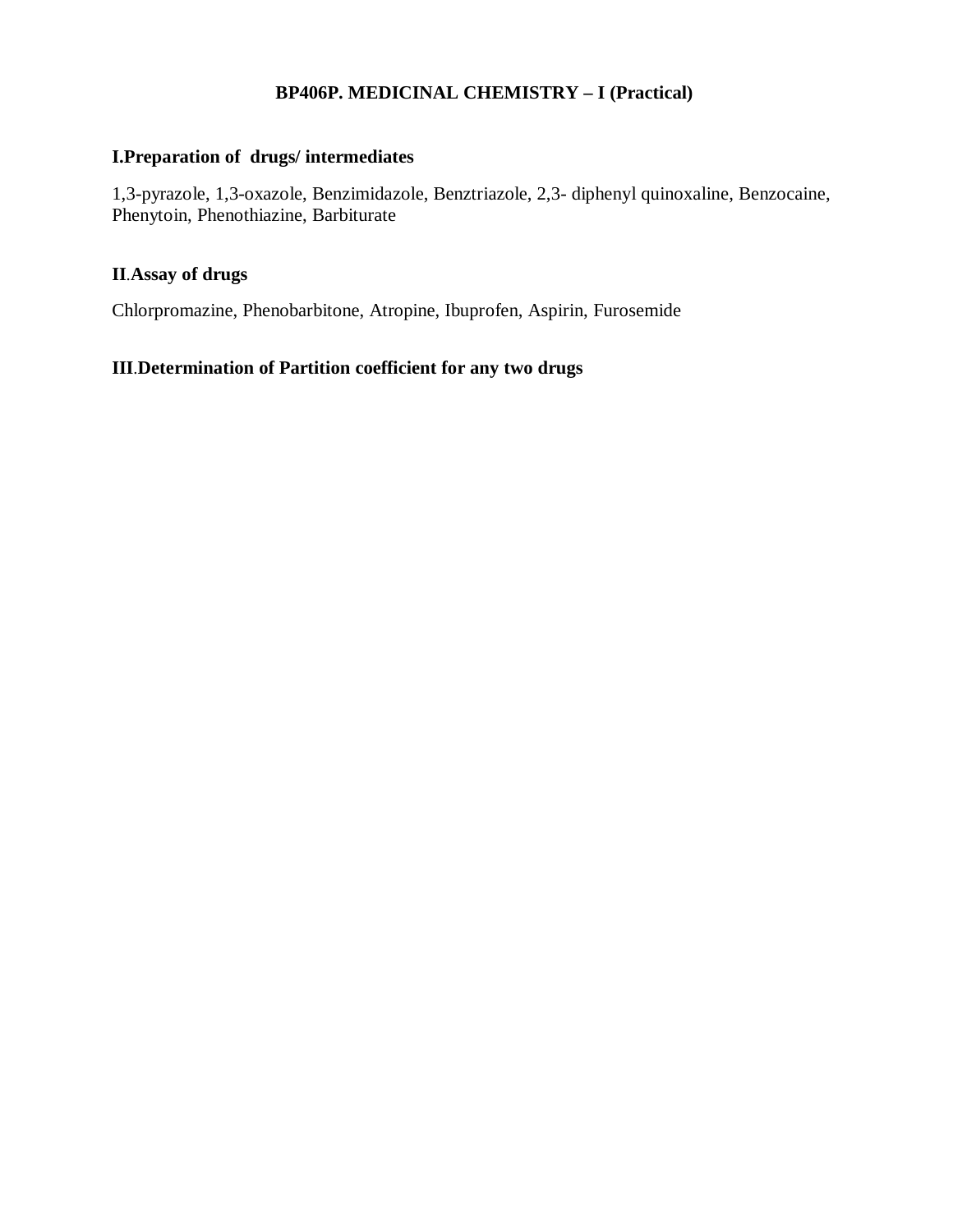## **BP 403 T. PHYSICAL PHARMACEUTICS-II (Theory)**

## **UNIT-I**

**Colloidal dispersions:** Classification of dispersed systems & their general characteristics, size & shapes of colloidal particles, classification of colloids & comparative account of their general properties. Optical, kinetic & electrical properties. Effect of electrolytes, coacervation, peptization& protective action.

# **UNIT-II**

**Rheology:** Newtonian systems, law of flow, kinematic viscosity, effect of temperature, non-Newtonian systems, pseudoplastic, dilatant, plastic, thixotropy, thixotropy in formulation, determination of viscosity, capillary, falling Sphere, rotational viscometers

**Deformation of solids:** Plastic and elastic deformation, Heckel equation, Stress, Strain, Elastic **Modulus** 

## **UNIT-III**

**Coarse dispersion:** Suspension, interfacial properties of suspended particles, settling in suspensions, formulation of flocculated and deflocculated suspensions. Emulsions and theories of emulsification, microemulsion and multiple emulsions; Stability of emulsions, preservation of emulsions, rheological properties of emulsions and emulsion formulation by HLB method.

## **UNIT-IV**

**Micromeretics:** Particle size and distribution, mean particle size, number and weight distribution, particle number, methods for determining particle size by different methods, counting and separation method, particle shape, specific surface, methods for determining surface area, permeability, adsorption, derived properties of powders, porosity, packing arrangement, densities, bulkiness & flow properties.

### **UNIT-V**

**Drug stability:** Reaction kinetics: zero, pseudo-zero, first & second order, units of basic rate constants, determination of reaction order. Physical and chemical factors influencing the chemical degradation of pharmaceutical product: temperature, solvent, ionic strength, dielectric constant, specific & general acid base catalysis, Simple numerical problems. Stabilization of medicinal agents against common reactions like hydrolysis & oxidation. Accelerated stability testing in expiration dating of pharmaceutical dosage forms. Photolytic degradation and its prevention

### **Recommended Books: (Latest Editions)**

Physical Pharmacy by Alfred Martin, Sixth edition Experimental pharmaceutics by Eugene, Parott. Tutorial pharmacy by Cooper and Gunn. Stocklosam J. Pharmaceutical calculations, Lea & Febiger, Philadelphia. Liberman H.A, Lachman C., Pharmaceutical Dosage forms, Tablets, Volume-1 to 3, Marcel Dekkar Inc. Liberman H.A, Lachman C, Pharmaceutical dosage forms. Disperse systems, volume 1, 2, 3. Marcel Dekkar Inc. Physical Pharmaceutics by Ramasamy C, and Manavalan R.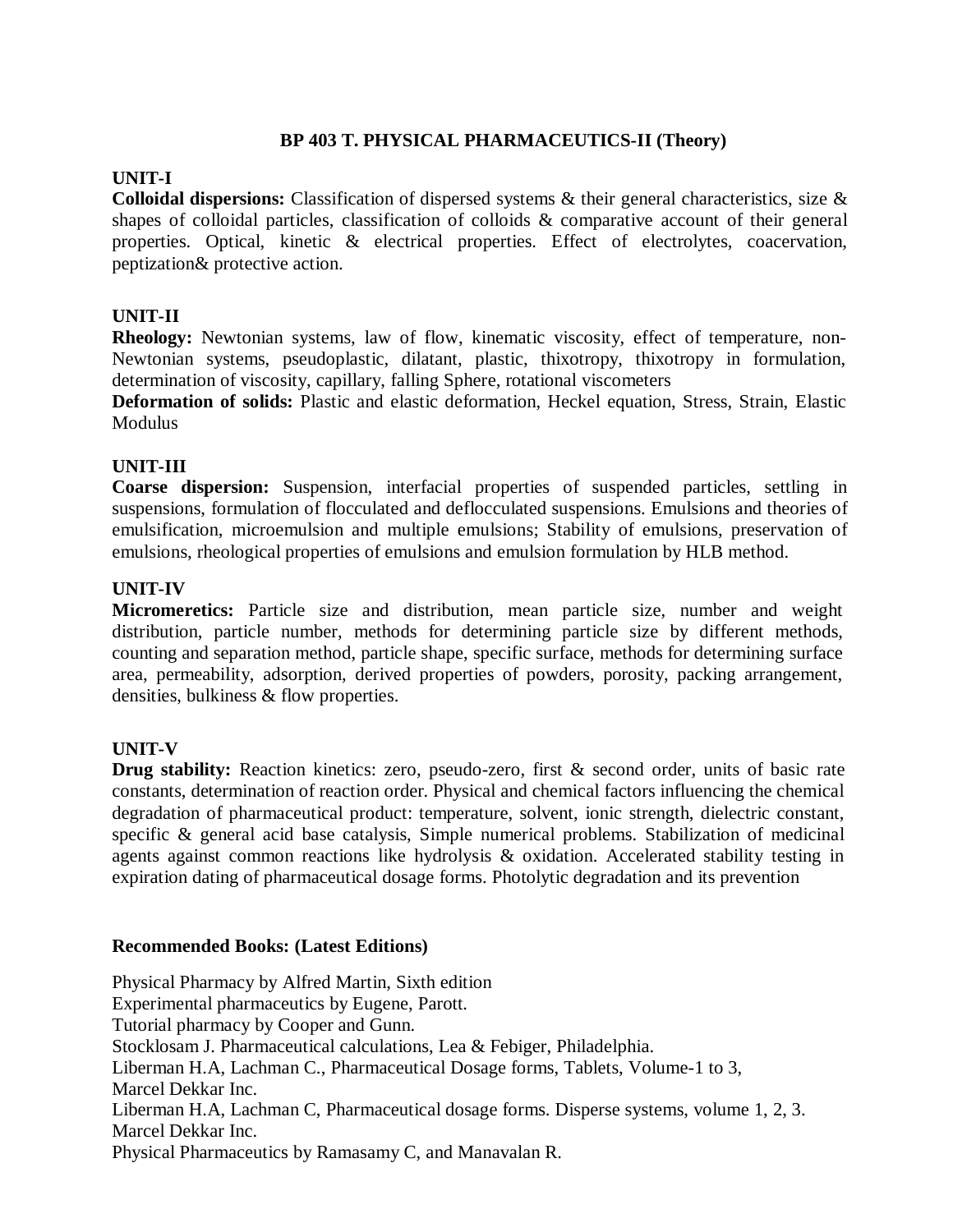#### **BP 407P. PHYSICAL PHARMACEUTICS- II (Practical)**

Determination of particle size, particle size distribution using sieving method Determination of particle size, particle size distribution using Microscopic method Determination of bulk density, true density and porosity Determine the angle of repose and influence of lubricant on angle of repose Determination of viscosity of liquid using Ostwald's viscometer Determination sedimentation volume with effect of different suspending agent Determination sedimentation volume with effect of different concentration of single suspending agent Determination of viscosity of semisolid by using Brookfield viscometer Determination of reaction rate constant first order. Determination of reaction rate constant second order Accelerated stability studies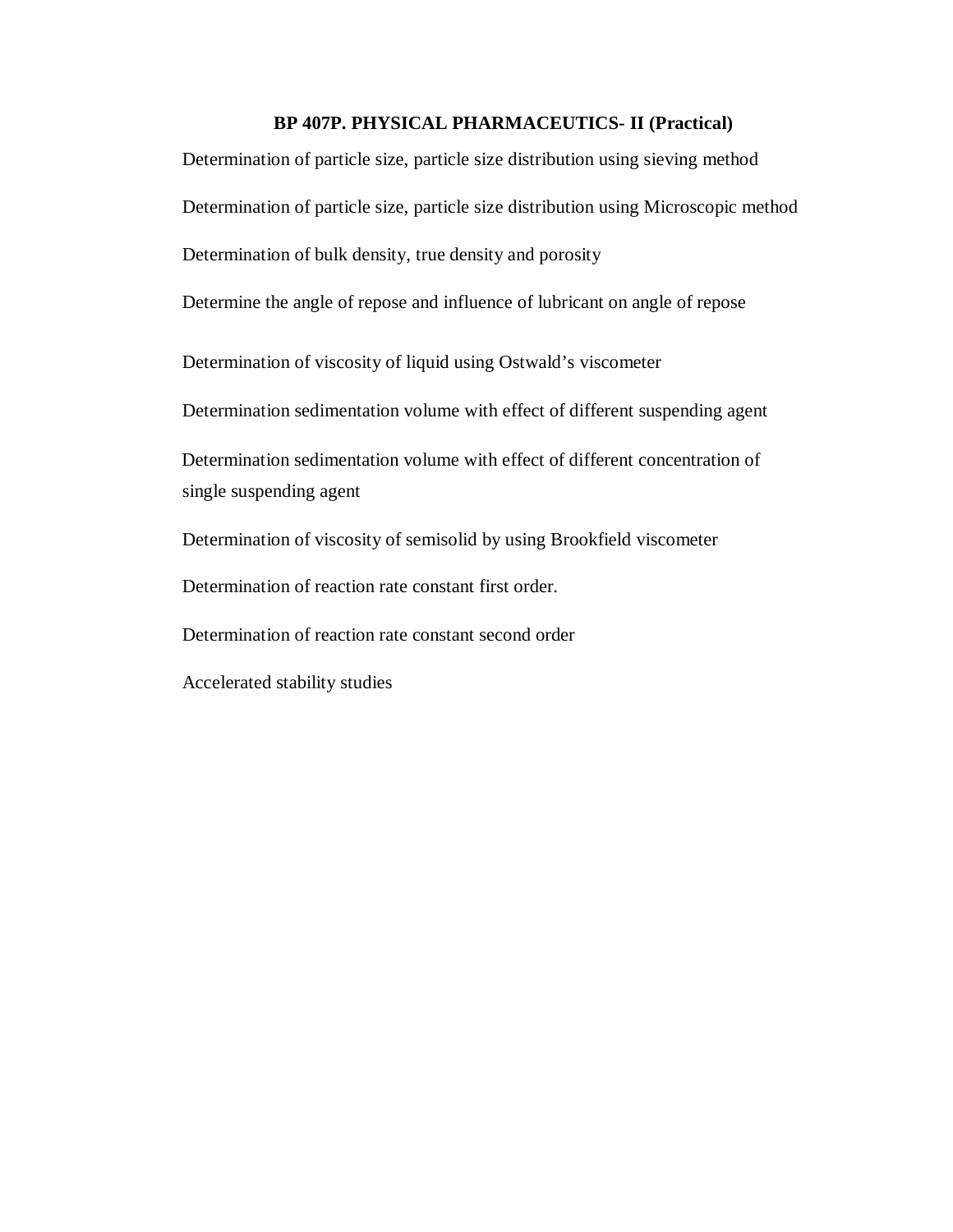# **BP 404 T. PHARMACOLOGY-I (Theory)**

## **UNIT-I**

## **General Pharmacology**

Introduction to Pharmacology- Definition, historical landmarks and scope of pharmacology, nature and source of drugs, essential drugs concept and routes of drug administration, Agonists, antagonists( competitive and non competitive), spare receptors, addiction, tolerance, dependence, tachyphylaxis, idiosyncrasy, allergy.

Pharmacokinetics- Membrane transport, absorption, distribution, metabolism and excretion of drugs .Enzyme induction, enzyme inhibition, kinetics of elimination

# **UNIT-II**

### **General Pharmacology**

Pharmacodynamics- Principles and mechanisms of drug action. Receptor theories and classification of receptors, regulation of receptors. drug receptors interactions signal transduction mechanisms, G-protein–coupled receptors, ion channel receptor, transmembrane enzyme linked receptors, transmembrane JAK-STAT binding receptor and receptors that regulate transcription factors, dose response relationship, therapeutic index, combined effects of drugs and factors modifying drug action.

Adverse drug reactions. Drug interactions (pharmacokinetic and pharmacodynamic) Drug discovery and clinical evaluation of new drugs -Drug discovery phase, preclinical evaluation phase, clinical trial phase, phases of clinical trials and pharmacovigilance.

### **UNIT-III**

### **Pharmacology of drugs acting on peripheral nervous system**

Organization and function of ANS.

Neurohumoral transmission,co-transmission and classification of neurotransmitters. Parasympathomimetics, Parasympatholytics, Sympathomimetics, sympatholytics. Neuromuscular blocking agents and skeletal muscle relaxants (peripheral). Local anesthetic agents. Drugs used in myasthenia gravis and glaucoma

### **UNIT-IV**

### **Pharmacology of drugs acting on central nervous system**

Neurohumoral transmission in the C.N.S.special emphasis on importance of various neurotransmitters like with GABA, Glutamate, Glycine, serotonin, dopamine. General anesthetics and pre-anesthetics**.** Sedatives, hypnotics and centrally acting muscle relaxants. Anti-epileptics Alcohols and disulfiram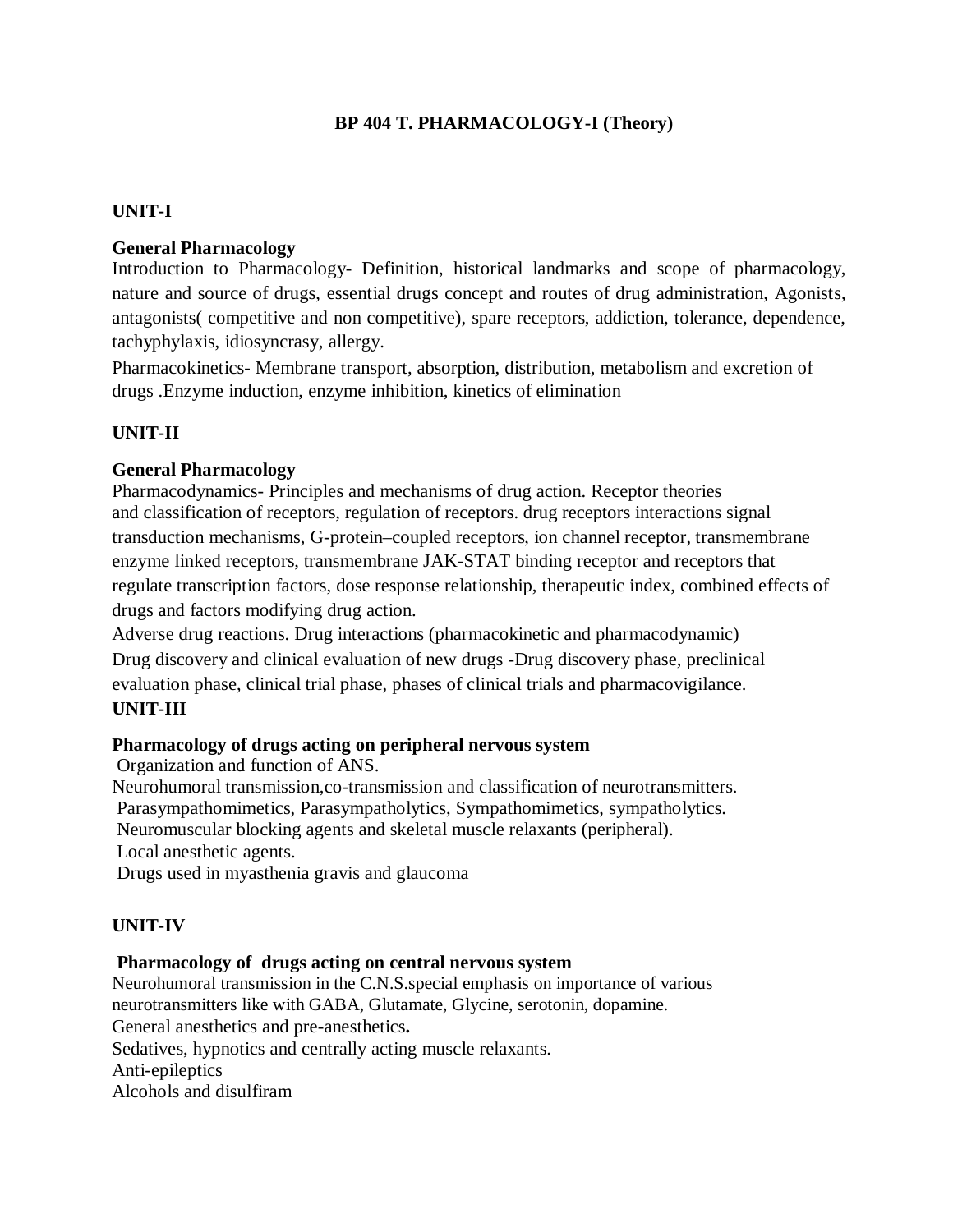## **UNIT-V**

#### **Pharmacology of drugs acting on central nervous system**

Psychopharmacological agents: Antipsychotics, antidepressants, anti-anxiety agents, anti-manics and hallucinogens. Drugs used in Parkinsons disease and Alzheimer's disease.

CNS stimulants and nootropics.

Opioid analgesics and antagonists

Drug addiction, drug abuse, tolerance and dependence.

### **Recommended Books (Latest Editions)**

Rang H. P., Dale M. M., Ritter J. M., Flower R. J., Rang and Dale's

Pharmacology,.Churchil Livingstone Elsevier

Katzung B. G., Masters S. B., Trevor A. J., Basic and clinical pharmacology, Tata Mc Graw-Hill Goodman and Gilman's, The Pharmacological Basis of Therapeutics

Marry Anne K. K., Lloyd Yee Y., Brian K. A., Robbin L.C., Joseph G. B., Wayne A. K., Bradley R.W., Applied Therapeutics, The Clinical use of Drugs, The Point Lippincott Williams & Wilkins

Mycek M.J, Gelnet S.B and Perper M.M. Lippincott's Illustrated Reviews-

Pharmacology

K.D.Tripathi. Essentials of Medical Pharmacology, JAYPEE Brothers Medical Publishers (P) Ltd, New Delhi.

Sharma H. L., Sharma K. K., Principles of Pharmacology, Paras medical publisher Modern Pharmacology with clinical Applications, by Charles R.Craig& Robert,

Ghosh MN. Fundamentals of Experimental Pharmacology. Hilton & Company, Kolkata. Kulkarni SK. Handbook of experimental pharmacology. VallabhPrakashan,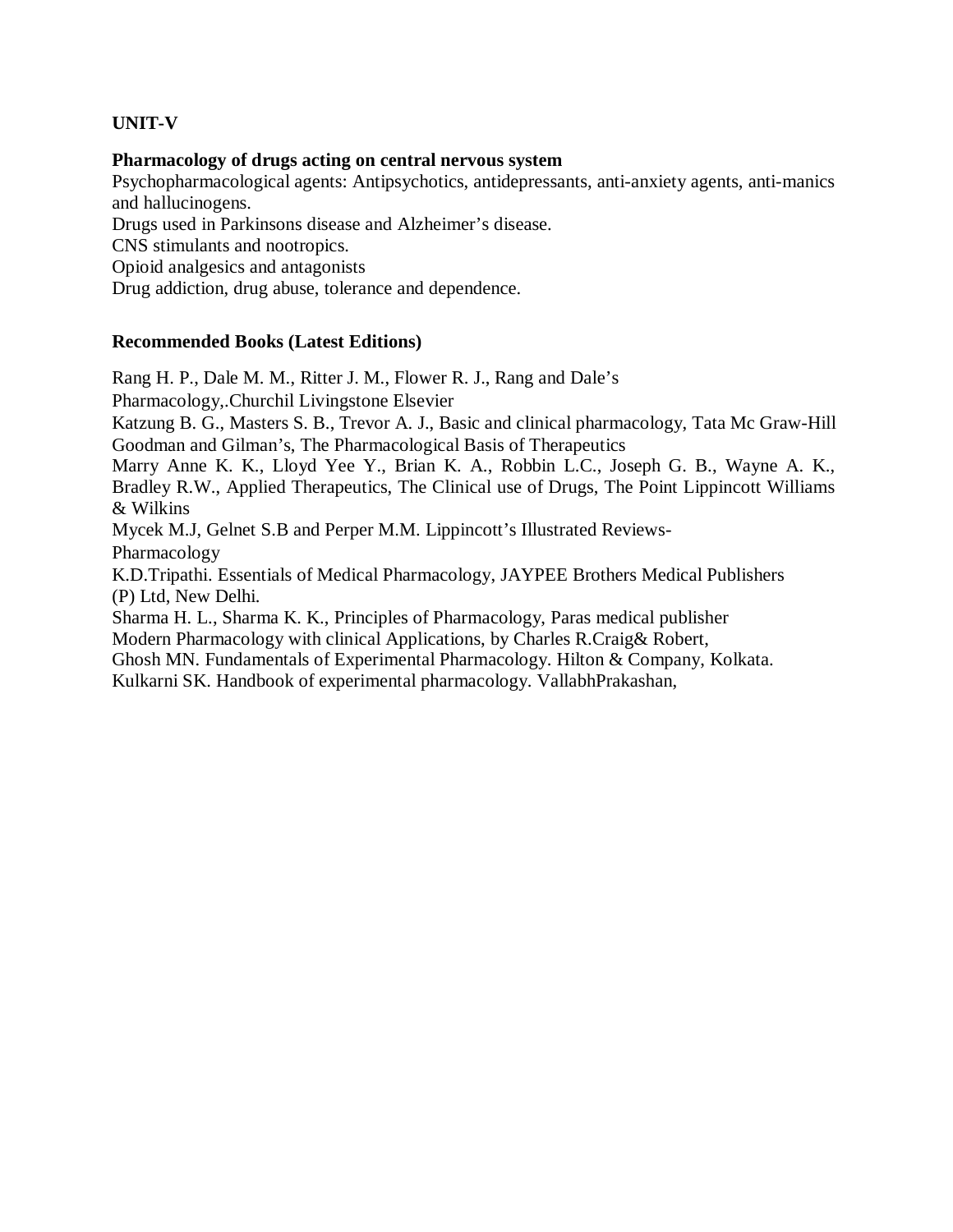# **BP 408 P.PHARMACOLOGY-I (Practical)**

Introduction to experimental pharmacology.

Commonly used instruments in experimental pharmacology.

Study of common laboratory animals.

Maintenance of laboratory animals as per CPCSEA guidelines.

Common laboratory techniques. Blood withdrawal, serum and plasma separation, anesthetics and euthanasia used for animal studies.

Study of different routes of drugs administration in mice/rats.

Study of effect of hepatic microsomal enzyme inducers on the phenobarbitone sleeping time in mice.

Effect of drugs on ciliary motility of frog oesophagus

Effect of drugs on rabbit eye.

Effects of skeletal muscle relaxants using rota-rod apparatus.

Effect of drugs on locomotor activity using actophotometer.

Anticonvulsant effect of drugs by MES and PTZ method.

Study of stereotype and anti-catatonic activity of drugs on rats/mice.

Study of anxiolytic activity of drugs using rats/mice.

Study of local anesthetics by different methods

*Note: All laboratory techniques and animal experiments are demonstrated by simulated experiments by softwares and videos*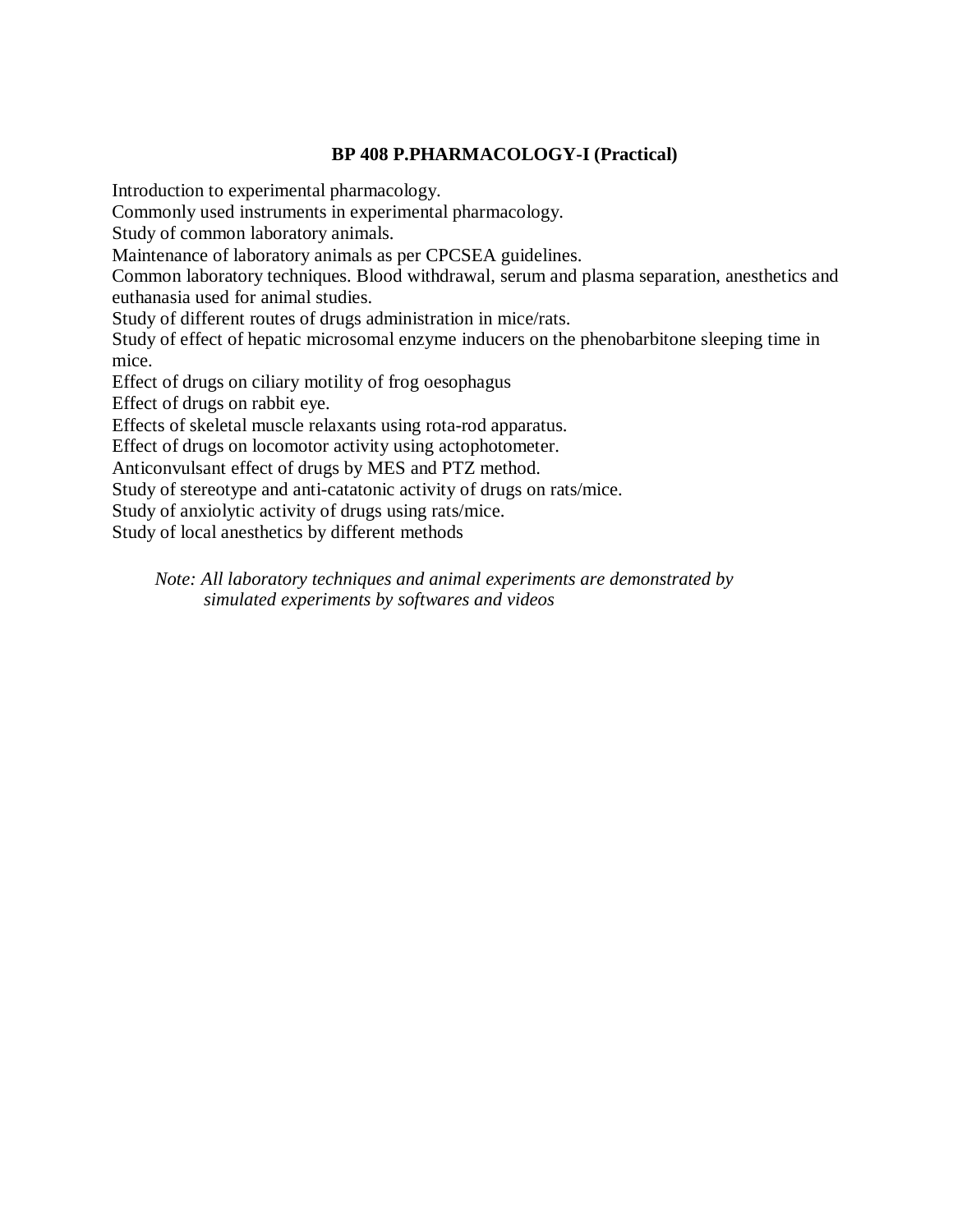### **BP 405 T.PHARMACOGNOSY AND PHYTOCHEMISTRY I (Theory)**

## **UNIT-I**

### **Introduction to Pharmacognosy:**

Definition, history, scope and development of Pharmacognosy Sources of Drugs – Plants, Animals, Marine & Tissue culture Organized drugs, unorganized drugs (dried latex, dried juices, dried extracts, gums and mucilages, oleoresins and oleo- gum -resins).

#### **Classification of drugs:**

Alphabetical, morphological, taxonomical, chemical, pharmacological, chemo and sero taxonomical classification of drugs

### **Quality control of Drugs of Natural Origin:**

Adulteration of drugs of natural origin. Evaluation by organoleptic, microscopic, physical, chemical and biological methods and properties.

Quantitative microscopy of crude drugs including lycopodium spore method, leafconstants, camera lucida and diagrams of microscopic objects to scale with camera lucida.

## **UNIT-II**

#### **Cultivation, Collection, Processing and storage of drugs of natural origin:**

Cultivation and Collection of drugs of natural origin

Factors influencing cultivation of medicinal plants.

Plant hormones and their applications.Polyploidy, mutation and hybridization with reference to medicinal plants

#### **Conservation of medicinal plants**

### **UNIT-III**

#### **Plant tissue culture:**

Historical development of plant tissue culture, types of cultures, Nutritional requirements, growth and their maintenance.

Applications of plant tissue culture in pharmacognosy.

Edible vaccines

### **UNIT IV**

#### **Pharmacognosy in various systems of medicine:**

Role of Pharmacognosy in allopathy and traditional systems of medicine namely, Ayurveda, Unani, Siddha, Homeopathy and Chinese systems of medicine.

#### **Introduction to secondary metabolites:**

Definition, classification, properties and test for identification of Alkaloids, Glycosides, Flavonoids, Tannins, Volatile oil and Resins

#### **UNIT V**

Study of biological source, chemical nature and uses of drugs of natural origin containing following drugs

#### **Plant Products:**

Fibers - Cotton, Jute, Hemp Hallucinogens, Teratogens, Natural allergens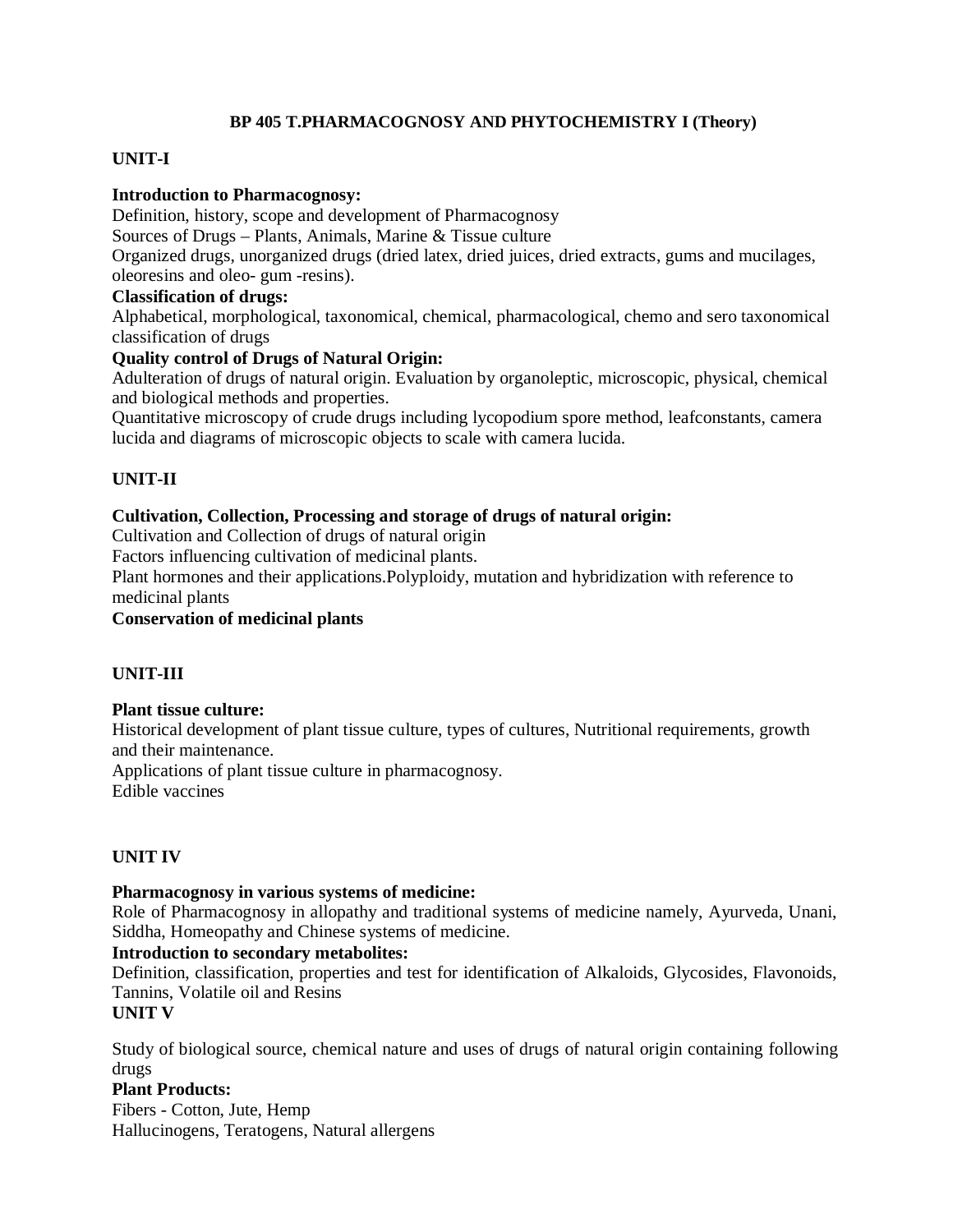#### **Primary metabolites:**

General introduction, detailed study with respect to chemistry, sources, preparation, evaluation, preservation, storage, therapeutic used and commercial utility as Pharmaceutical Aids and/or Medicines for the following Primary metabolites: **Carbohydrates:** Acacia, Agar, Tragacanth, Honey **Proteins and Enzymes :** Gelatin, casein, proteolytic enzymes (Papain, bromelain, serratiopeptidase, urokinase, streptokinase, pepsin).**Lipids(Waxes, fats, fixed oils)** : Castor oil, Chaulmoogra oil, Wool Fat, Bees Wax **Marine Drugs:** Novel medicinal agents from marine sources

#### **Recommended Books: (Latest Editions)**

W.C.Evans, Trease and Evans Pharmacognosy, 16th edition, W.B. Sounders & Co., London, 2009. Tyler, V.E., Brady, L.R. and Robbers, J.E., Pharmacognosy, 9th Edn., Lea and Febiger, Philadelphia, 1988. Text Book of Pharmacognosy by T.E. Wallis Mohammad Ali. Pharmacognosy and Phytochemistry, CBS Publishers & Distribution, New Delhi. Text book of Pharmacognosy by C.K. Kokate, Purohit, Gokhlae (2007), 37th Edition, Nirali Prakashan, New Delhi. Herbal drug industry by R.D. Choudhary (1996), Ist Edn, Eastern Publisher, New Delhi. Essentials of Pharmacognosy, Dr.SH.Ansari, IInd edition, Birla publications, New Delhi, 2007 Practical Pharmacognosy: C.K. Kokate, Purohit, Gokhlae Anatomy of Crude Drugs by M.A. Iyengar